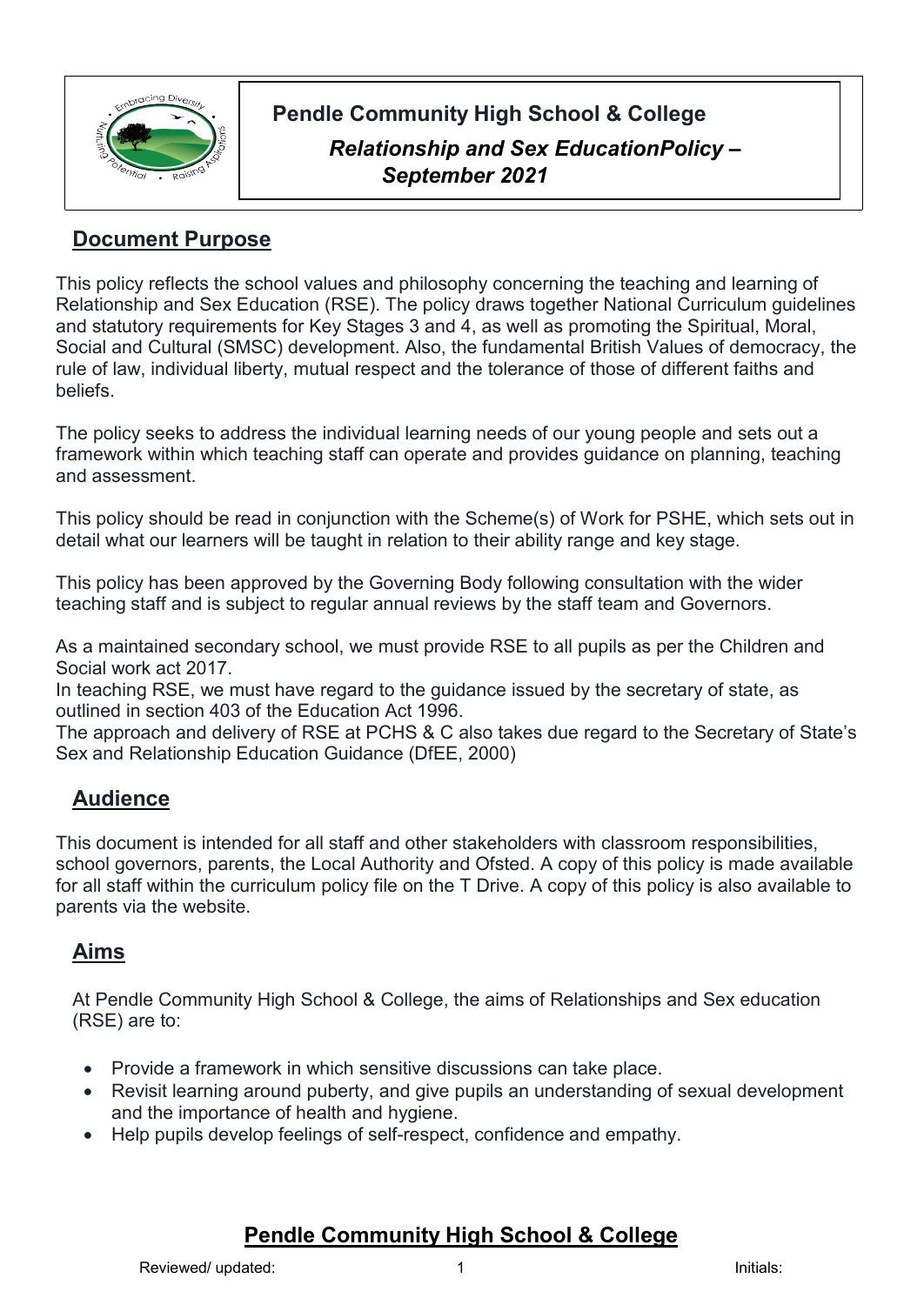- Create a positive culture around issues of sexuality and relationships.
- Teach pupils the correct vocabulary to describe themselves and their bodies.

It also helps to give learners the knowledge, skills and understanding they need to lead healthy lives and to become informed, active, confident, resilient and empowered responsible citizens. It will prepare them for adulthood, to live a successful life, to be able to make their own safe, moral decisions after college when the pastoral care is taken away.

Learners are encouraged to take part in a wide range of activities and experiences across and beyond the curriculum. They are expected to contribute to the best of their ability, to the life of the school and the community.

This is achieved through a variety of aims, including:

- To ensure that learners will work at a level appropriate to their ability using a variety of suitable materials within their Key Stage or from an earlier one if deemed appropriate.
- To understand that as individuals, we depend on family, school and society.
- To use appropriate behaviour, according to the situation.
- To relate positively to others.
- To exercise personal responsibility and initiative.
- To enable learners to value, respect and be proud of their own cultural background and understand the traditions of other cultures.
- To recognise and challenge stereotypes and discrimination.
- To be able to understand the difference between right and wrong.
- To support learners to make informed choices about health and wellbeing matters, including emotional health and wellbeing and sexual health.
- To inspire learners to develop and maintain a variety of healthy relationships within a range of social/cultural contexts and to develop parenting skills.
- To understand the concept of consent in a variety of contexts, including in sexual relationships.
- To respect equality and be a productive member of a diverse community.
- For the learner to understand and recognise the risks of negative relationships, including all forms of bullying, abuse, sexual and other violence, including online encounters. How to identify and access appropriate advice and support.
- Staff should also be aware of their general responsibility for safeguarding students when using online or digital devices as outlined in the Online Safety Policy and with reference to the non-statutory guidance Teaching Online Safety in Schools June 2019
- For the learners to recognise how the media TV, newspapers, magazines, celebrities can influence the choices that they may make.
- For the learners to identify and recognise how relationships can change over time.
- To support learners to recognise and manage emotions within a range of relationships.

### **The curriculum**

In Key Stage 3 Relationships education focusses on teaching the fundamental building blocks and characteristics of positive relationships including:

- Families and people who care for me
- Caring friendships
- Respectful relationships
- Online relationships
- Being safe

In Key Stage 4 Relationship and Sex Education focuses on giving young people the information they need to help them develop healthy, nurturing relationships of all kinds, including:

- Families
- Respectful relationships, including friendships

Reviewed/ updated:  $\overline{\phantom{a}}$  2 Initials: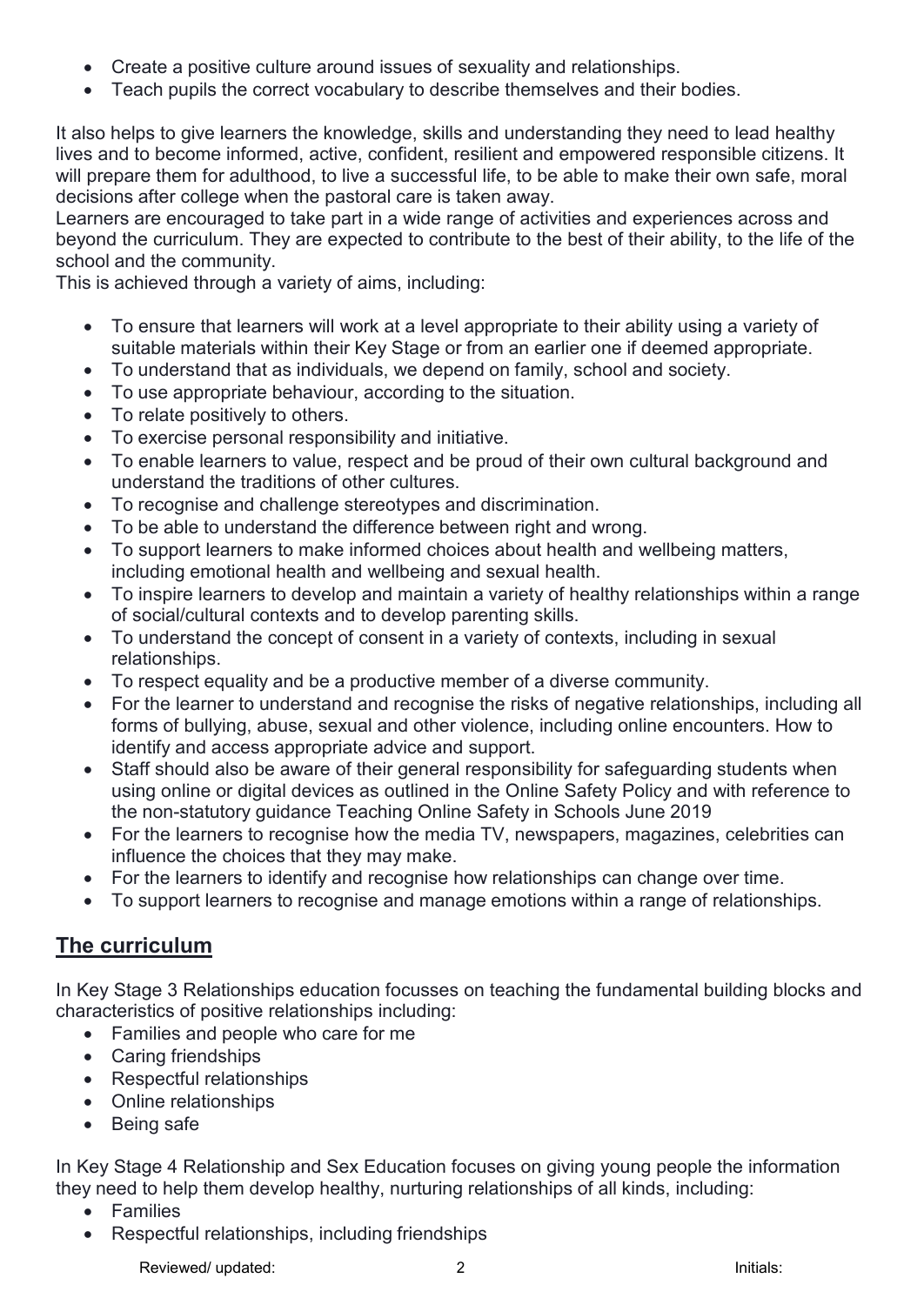- Online and media
- Being safe
- Intimate and sexual relationships, including sexual health

These areas of learning are taught within the context of family life, taking great care to ensure that there is no stigmatisation of children based on their home circumstances. Acknowledgement that families can include single-parent families, lesbian, gay, bisexual or transgender (LGBT) parents, families headed by grandparents, adoptive parents, foster parents/carers amongst other structures along with reflecting sensitively that some children may have a different structure of support around them (for example: looked after children or young carers).

The approach to the Relationship and Sex Education (RSE) at PCHS & C allows learners to find out more about the emotional, social and physical aspects of growing up, relationships, sex, human sexuality and sexual health in an age-appropriate and sensitive way in line with their cognitive ability. It offers learners essential skills for building positive, respectful, non-exploitative relationships and staying safe both on and offline. All aspects are taught as part of the PSHE planned programme of study. Additional support is available from the school nurse for those learners identified as requiring 1-1 or small group support in specific areas. The school nurse also supports through delivering aspects of the RSE from a medical aspect as an addition to the curriculum taught aspects.

The Relationship and Sex Education curriculum is monitored by the governor responsible for PSHE at PCHS & C and is evaluated as part of their meetings with the subject lead.

At PCHS it is acknowledged that parents have the `right to withdraw` their child from the nonstatutory/non-science components of sex education within RSE up to and until three terms before the child turns 16. After this point, if the child wishes to receive sex education rather than being withdrawn, the school will arrange this.

Requests for withdrawal should be put in writing and addressed to the Headteacher.

A copy of withdrawal requests will be placed in the pupil's educational record. The Headteacher will discuss the request with parents and take appropriate action.

Alternative work will be given to pupils who are withdrawn from sex education.

### Time Allocation / Cross-Curricular Links

The subject of RSE is allocated the appropriate amount of time within PSHE, taking into account NC guidance, to provide all learners with a broad and balanced curriculum which is appropriate for their needs. For some learners, the breadth and balance of the curriculum is addressed through personalised timetables.

This subject affords opportunities to link to other curriculum areas such as:

**Literacy** (e.g. Discussions, sharing own experiences. Recording information for external accreditation. Using labels)

· **Numeracy** (e.g. Counting days in a menstrual cycle. Age-related numbers linked to the law, sequence stages of development.)

- **Vocational Education** (e.g. The different relationships within a work environment.)
- **Science** (e.g. Life cycles, puberty, stages of pregnancy)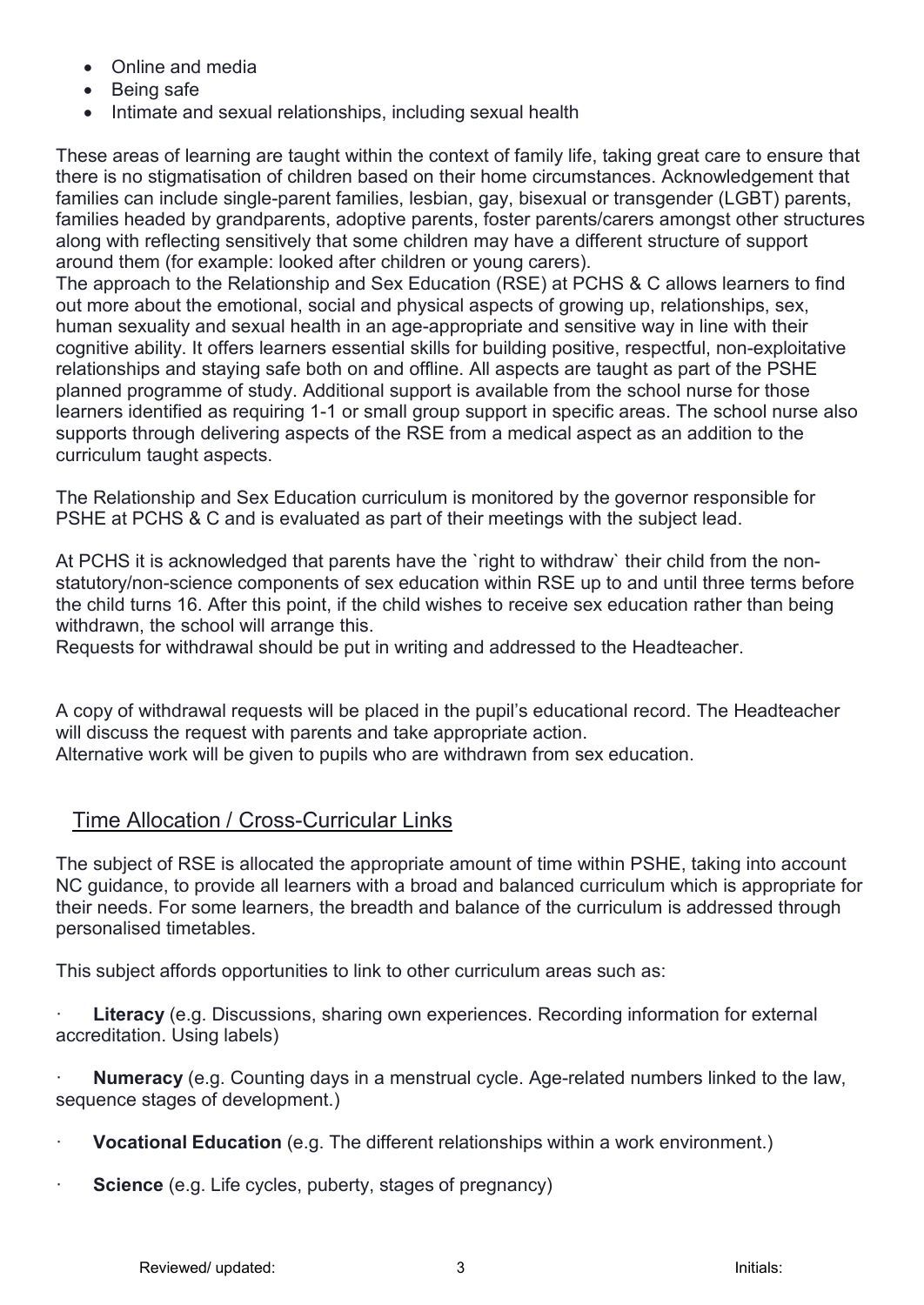· **Computing** (e.g. Online reinforcement through the use of the internet, social media, YouTube etc.)

#### **Meeting the needs of independent and supported learners within RSE.**

Using this personal approach, teachers can devise activities in all areas of RSE, which are explicitly planned at the appropriate level of need and ability for all learners, which also allow learning outcomes, recording and assessment to be directly linked to learning objectives.

At Pendle Community High School & College, the statutory guidance identified in the National Curriculum Programmes of Study for RSE have been adapted to ensure that coverage is appropriate for the needs of all independent and supported learners.

At Pendle Community High School & College, we have a good knowledge of the strengths and areas for development of individual learners. From this, accurate judgements can be discerned to ensure targets are sufficiently challenging to meet staff's high expectations through:

- External assessment module leading to nationally recognised accreditation.
- Onwards and Upwards 'I can …' statements within PSHE
- The monitoring and evaluation of Individual Education Plans (IEPs) and individual objectives, target planning and recording.

In addition, summative information can be found through:

- The Annual Review of a learner Education, Health & Care Plan.
- Through the annual End of Year Report.

Additional supporting comments can be gathered through:

- Regular Parents' Evenings.
- Comments and input from parents and other professionals.

These contribute to supporting the staff team to monitor, evaluate and record learner's progress.

#### **Subject Development and Resources**

The whole school development of RSE and purchase of resources is planned through the annual Subject Development Planning cycle and requests made to the SLT through the Onwards and Upwards system.

The Subject Leader is responsible for providing a regularly updated audit of resources available for their subject area which is made available to all teachers with a further copy available in the relevant storage area.

The primary resources will be kept in the GLP 06 in the storeroom. The doors will be locked from Friday to Monday and during all holiday periods. A box will be made available for each topic with a list of contents included.

All resources will be required to be signed out and back in by the book kept inside the storeroom.

Any additional resources required for the delivery of RSE must first be notified to the Subject Leader who will put the requests onto the Onwards and Upwards system.